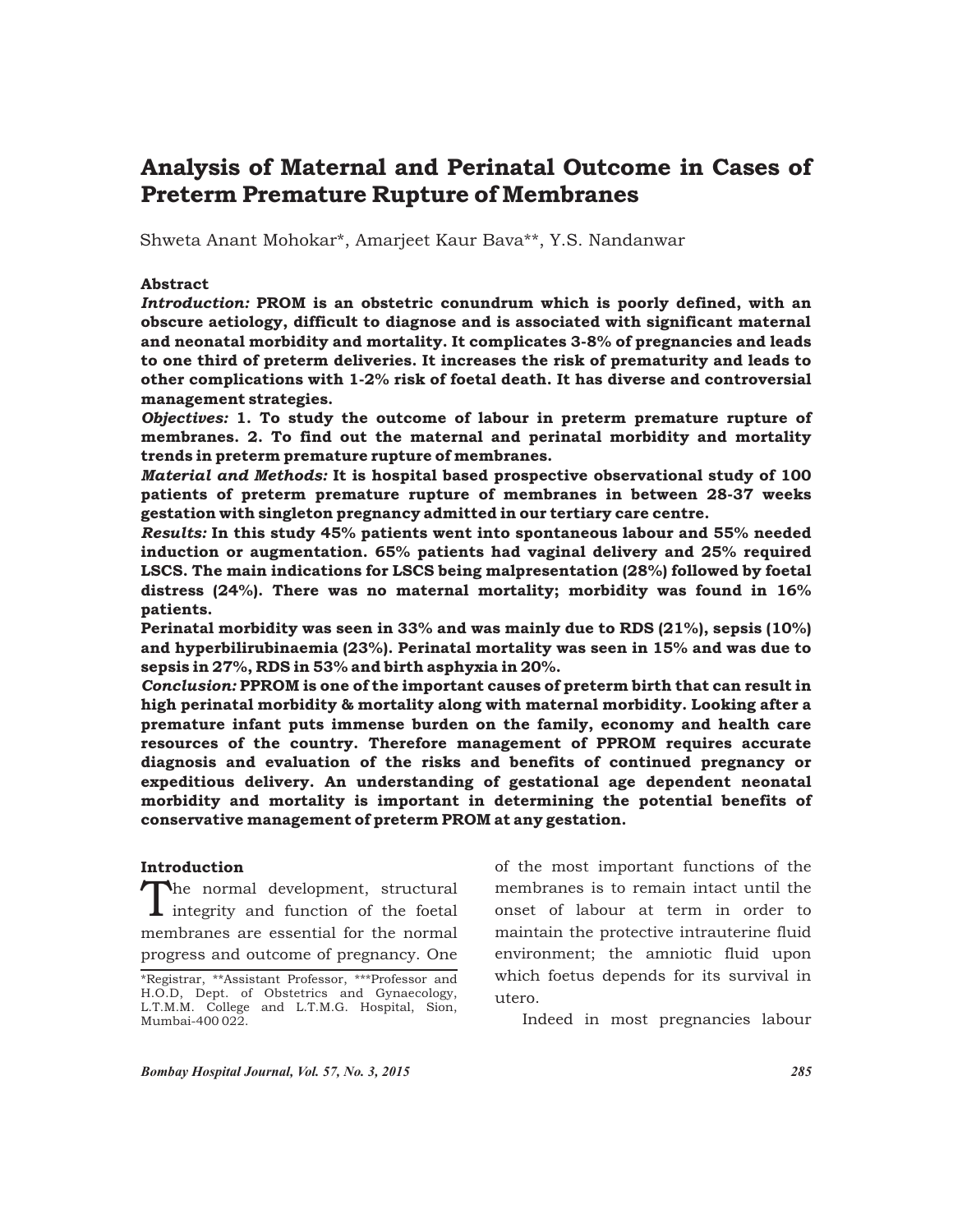begins at term in the presence of intact foetal membranes. Without interventions their spontaneous rupture usually occurs near the end of the first stage of labour. The onset of labour following PROM is directly related to gestational age at the time of rupture: after 36 weeks more than 80% of patients will be in labour within 24 hours; before 28 weeks only 48% will be in labour within 3 days of rupture.<sup>2</sup>

### *Definition*

Premature rupture of membranes (PROM) is defined as the spontaneous rupture of amniotic membrane with a release of amniotic fluid at least one hour before the onset of labour. If the membranes rupture after 37 weeks of gestation it is called term PROM. If the rupture of membranes (ROM) occur after 28 weeks but before 37 weeks of gestation is termed as the preterm premature rupture of membrane (PPROM).<sup>1</sup>

Latent period- It is the time interval between the rupture of membranes and the onset of uterine contractions.

Prolonged PROM - It is the term used when more than 24 hours have elapsed before the labour ensues.

High rupture of Membranes- It is due to the rupture of amniochorion at a site distant from internal os and spontaneous cessation of leakage can occur.<sup>2</sup>

PROM is usually followed by labour. The onset of labour after PROM is directly related to the gestational age at the time of rupture. Labour started within 24 hours of PROM in 81% of patients carrying babies larger than 2500 grams but early in gestation. Only 48% of the patients develop labour within three days of 2 PROM.

It is an obstetric conundrum which is poorly defined, with an obscure aetiology, difficult to diagnose and is associated with significant maternal and neonatal morbidity and mortality and has diverse and controversial management strategies. *Incidence of PROM*

PROM occurs in approximately 10% of all pregnancies and in 70% of the cases at term. Although there is some morbidity when PROM occurs in term pregnancies, the fundamental clinical problem is preterm PROM, a condition that occurs in 3% of all pregnancies and is responsible for approximately 30% of all preterm deliveries.<sup>1</sup>

Preterm PROM complicates 3-8% of pregnancies and leads to one third of preterm deliveries.<sup>2</sup> It increases the risk of prematurity and leads to other perinatal and neonatal complications with 1-2% risk of foetal death. PROM is associated with increased risk of chorioamnionitis, dysfunctional labour, increased caesarean rates, postpartum haemorrhage and endometritis in the mother. In the foetus, there is increased occurrence of hyaline membrane disease, intraventricular haemorrhage, sepsis, cord prolapse, foetal distress and increased foetal wastage. Thus, earlier the gestational age at the time of PROM, longer is the latency and more the complications. Management of PROM remains controversial and challenging. Controversy surrounds the role of tocolytics, steroids and antibiotics.<sup>3</sup>

# Aims and Objectives

# Aim

To study maternal and perinatal

*286 Bombay Hospital Journal, Vol. 57, No. 3, 2015*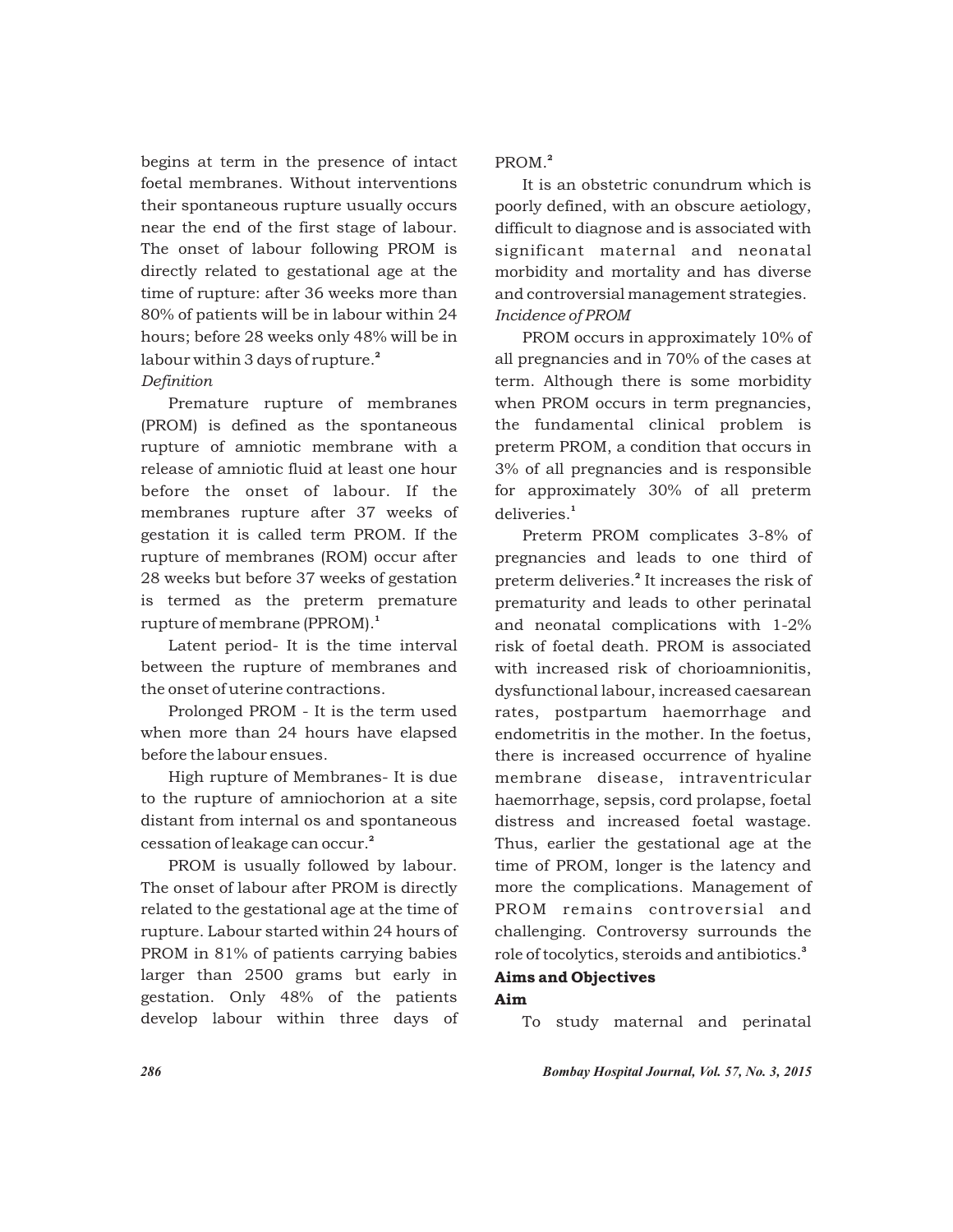outcome in patients with preterm premature rupture of membranes

# **Objectives**

- 1. To study the outcome of labour in preterm premature rupture of membranes.
- 2. To find out the maternal and perinatal morbidity and mortality trends in preterm premature rupture of membranes.

# Material and Methods

*Source of Data*

100 patients of preterm premature rupture of membranes in between 28-37 weeks gestation admitted in labour room were studied after considering inclusion and exclusion criteria.

Study Design: Hospital based prospective observational study

Study Period: Over a period of one year from March 2013 to Feb 2014

Study Place: Tertiary care hospital

Sample Size: 100

As per statistical formula sample size was 100.

(Ref. www.surveysystem.com)

In last year (2012) population of PPROM was 135

(calculated by considering all inclusion and exclusion criteria).

Confidence level 95%

Confidence interval 5

## Inclusion criteria

All pregnant women with a singleton pregnancy between 28-37 weeks of gestational age with preterm premature rupture of membranes.

# Exclusion criteria

- 1. Multiple pregnancies
- 2. Intrauterine growth restriction
- 3. Uterine anomalies
- 4. Foetal anomalies
- 5. Myoma uteri
- 6. Hypertensive disorders and pregnancy induced hypertension
- 7. Gestational diabetes mellitus
- 8. Antepartum haemorrhage
- 9. Chronic renal failure
- 10. Class II to IV cardiac diseases.

# Method of collection of data

A detailed history was taken including age, booking, socio-economic status, time of onset of draining, amount of fluid lost, its colour, odour, association with pain or bleeding per vagina and perception of foetal movements.

General examination was done , Height and weight were noted. Systemic examination included cardiovascular, respiratory systems and CNS systems.

In the obstetric examination, following were noted.

 $\bullet$  Height of uterine fundus, lie, presentation and position of foetus, engagement of presenting part, condition of uterus whether contracted or relaxed. Uterine tenderness was looked for as a sign of chorioamnionitis. Foetal heart sound was auscultated and its rate, rhythm and tone were noted.

• A sterile speculum examination was done and amniotic fluid pooling in posterior fornix was observed. The colour and smell of fluid was noted. If no fluid was seen, the patient was

asked to cough and drainage of fluid was looked for. In doubt, vaginal fluid specimen was collected and subjected to litmus paper test.

*Bombay Hospital Journal, Vol. 57, No. 3, 2015 287*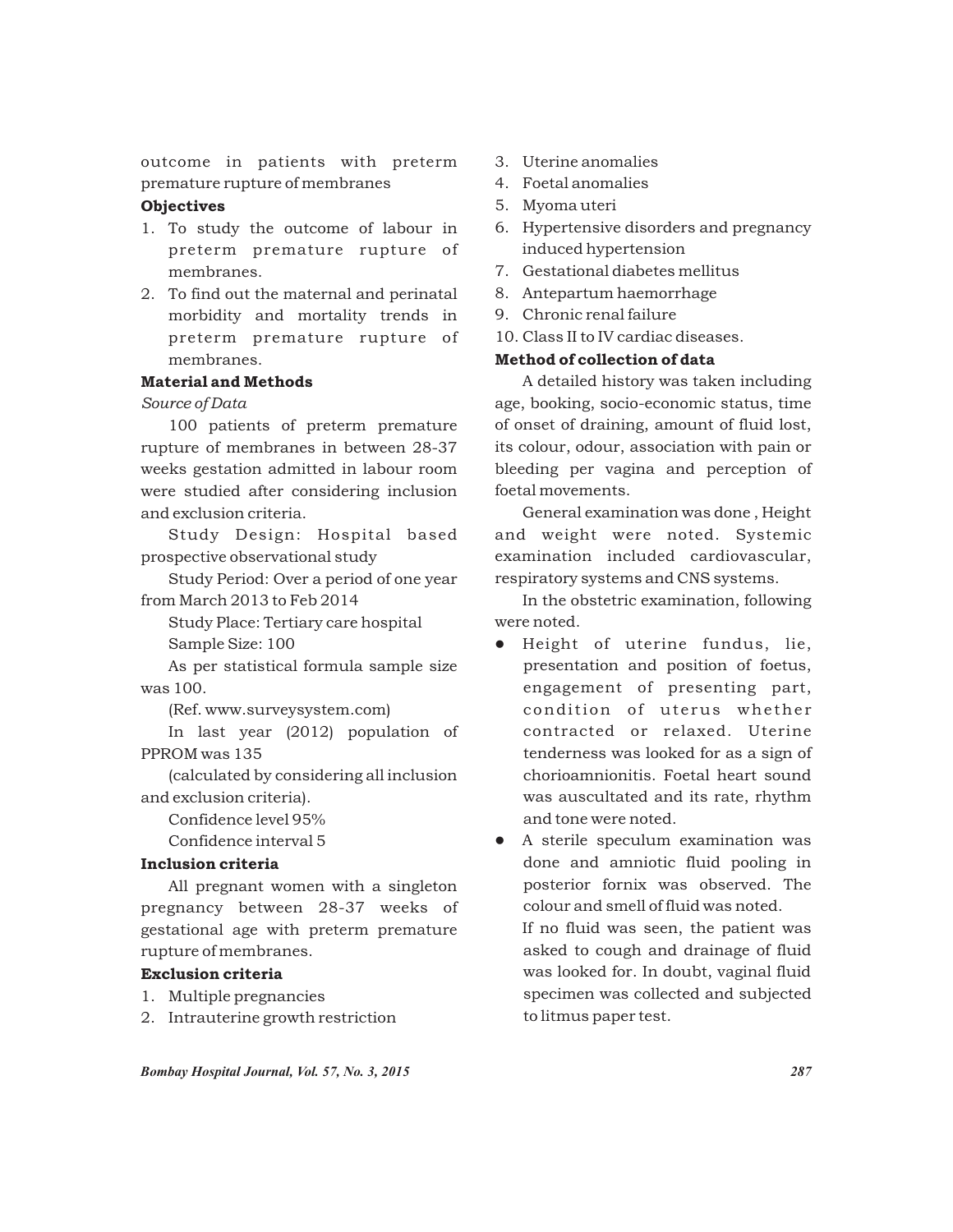Cervical swab was taken and sent for Gram stain and culture sensitivity.

• A single pelvic examination was done to note the Bishop's score, adequacy of pelvis, assessment of CPD and to rule out cord prolapse.

Investigations like total count, differential count and C-reactive protein were done. Prophylactic antibiotic in the form of injection ampicillin 1gm IV every 6 hourly was given.

Depending upon the gestation age and Bishop's score labour was induced with prostaglandins or augmented with oxytocin. Time of induction was noted. Progress of labour was monitored, Induction to delivery interval and PROM to delivery interval were noted. Maternal pulse, blood pressure, foetal heart rate and its variations were checked frequently.

The onset of any complications like foetal distress, foetal heart rate variations, chorioamnionitis (clinical) were looked for. Progress of labour was monitored.

If there was any evidence of foetal jeopardy or any other obstetrical complications, labour was cut short by instrumental delivery or caesarean section as required.

#### Following facts were noted

- Soon after delivery, APGAR score at 1 and 5 minutes birth weight, sex, congenital anomalies, immediate complications and birth injuries, signs of asphyxia, meconium aspiration, sepsis and other associated complications were recorded.
- The babies were followed up in the postnatal period. Neonatal morbidity

and mortality were noted.

- Mothers were watched for third stage complications like PPH and retained placenta.
- They were followed up in puerperal period. Vital parameters like temperature, pulse, blood pressure were frequently monitored. Women were specifically asked for foul smelling lochia and the presence of febrile morbidity. Episiotomy wound and caesarean section wound was observed and regular follow-up was done. Maternal morbidity like puerperal sepsis, urinary and respiratory tract infection and wound infection were looked for.
- Both mother and the baby were followed up till their stay in the hospital.

# Statistical Analysis

Variables like age, parity, duration of pregnancy, and mode of delivery, maternal and foetal condition will be recorded. The results would be illustrated in the form of tables and graphs. All relevant data will be compiled and entered into computer using computer based software SPSS for appropriate analysis.

Quantitative variable like maternal age, gestational age, and Bishop score will be presented by mean ± standard deviation. Frequency and percentage will be computed for presentation of parity, cervical ripening, mode of delivery, induction to delivery interval and maternal complications. Quantitative data will be analysed by proportion and Chi square test at p < 0.05 level of significance.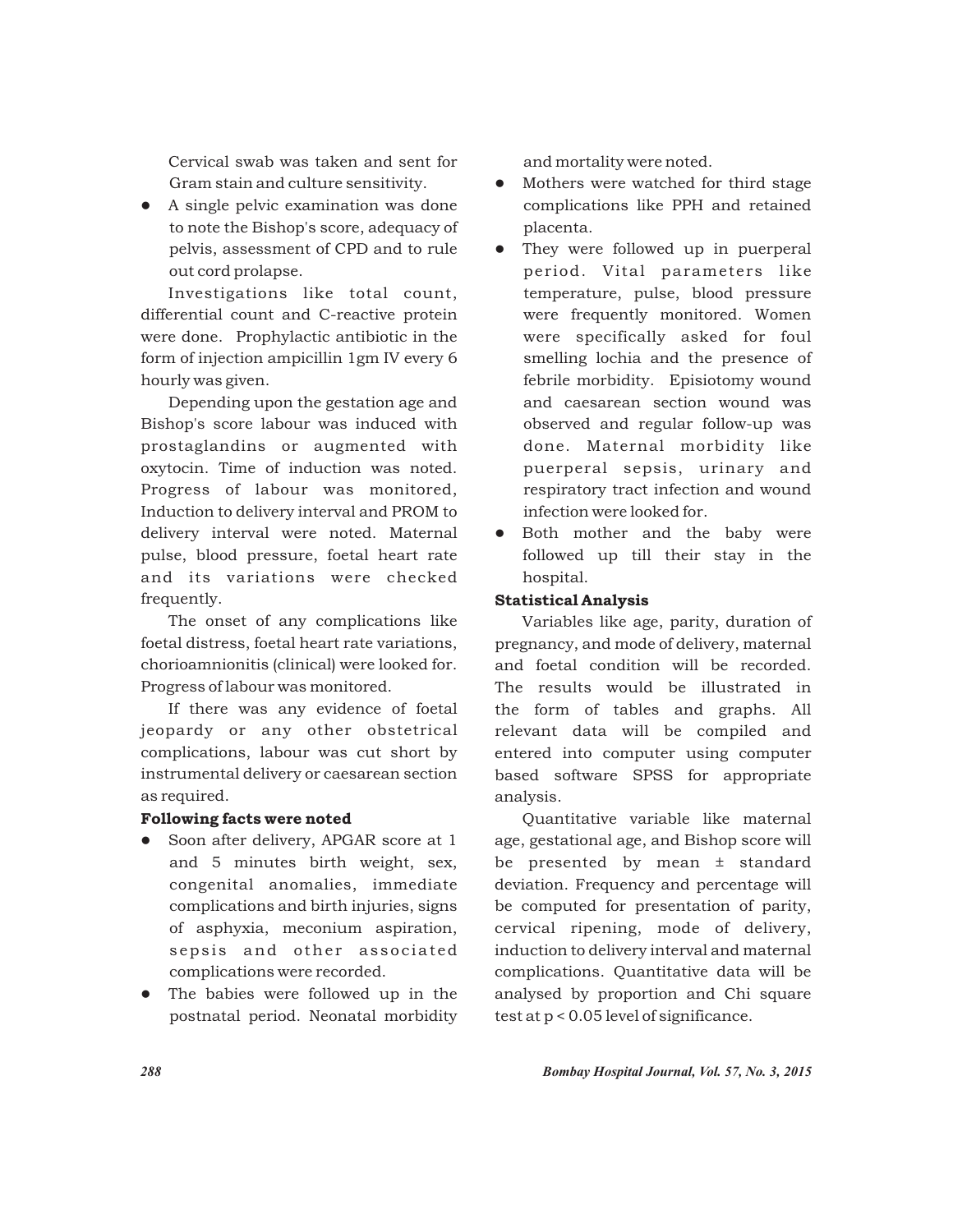#### Result and Discussion

*Table 1: Analysis of PPROM cases according to maternal age.*

| Age in years | No. of cases | Percentage |
|--------------|--------------|------------|
| < 206        |              |            |
| $20 - 29$    | 79           | 79         |
| >3015        | 15           |            |

From the above Table it can be observed that highest number of PPROM cases were in the Age group of 20-29 years.

In this study PPROM was present in 79% of cases in the age group of 20-29 years this is comparable with the study conducted by Okeye<sup>13</sup> et al  $(58.2\%)$ .

The age of the general population delivering in this Institute in the age group of 20-29 years was 74.5%. This may be the reason for preponderance of cases in this age group

*Table 2 : Analysis of PPROM according to socioeconomic status.*

| Socio-economic status | No. of cases | Percentage |
|-----------------------|--------------|------------|
| Upper                 | 12           | 12         |
| Middle                | 30           | 30         |
| Lower                 | 58           | 58         |

In this study the patients of low socioeconomic status were 58% and middle socioeconomic status were 30% which is comparable with the study by Swathi Pandey $^3$  which is 61% and 39% respectively.

Studies have shown that defects in the amniotic membranes occur due to low socio-economic status associated with factors like malnutrition, over exertion, poor hygiene, stress, high parity, recurrent genitourinary infection and anaemia. The risk of PPROM increases with decrease antibacterial activity in the amniotic fluid of patients with low socioeconomic status.

*Table 3 : Analysis of PPROM according to booked and un-booked cases.*

|           | No.of cases | Percentage |
|-----------|-------------|------------|
| Booked    | I h         |            |
| Un-booked | 84          | 84         |

Cases are considered booked if the patients had 3 antenatal checkups of which at least one in third trimester.

In this study the booked cases were 16% and unbooked cases 84%. This is not comparable with the study by Anjana Devi<sup>15</sup> which shows unbooked cases as 52%. In unbooked cases there is lack of antenatal care leading to lack of identification of recurrent risk factors like PPROM, preterm delivery, induced abortions and their managements. Also urogenital infections are not detected and treated due to lack of antenatal care leading to PPROM.

*Table 4 : Analysis of PPROM according to obstetric score (Parity).*

|              | No. of cases | Percentage |
|--------------|--------------|------------|
| Primigravida | 48           | 48         |
| Multigravida | 52           | 52         |

No. of primigravida in the study were 48% and multigravida were 52%.

Multiparity is a risk factor for PPROM due to long standing infection, previous trauma to cervix and patulous os.

In this study multipara were 52% and primipara were 48% which is comparable to the study by Swathi Pandey<sup>3</sup> (multipara 48% and primipara 52%) and Fatemeh Tavassoli,<sup>8</sup> Iran (primipara 55.9% and multipara 44.1%)

*Table 5 : Analysis of PPROM according to mode of delivery.*

| Mode of delivery              | No. of cases | Percentage |
|-------------------------------|--------------|------------|
| Spontaneous labour            | 45           | 45         |
| Inductionof labour            | 13           | 13         |
| Augmentation of labour        | 28           | 28         |
| Induction and<br>augmentation | 14           | 14         |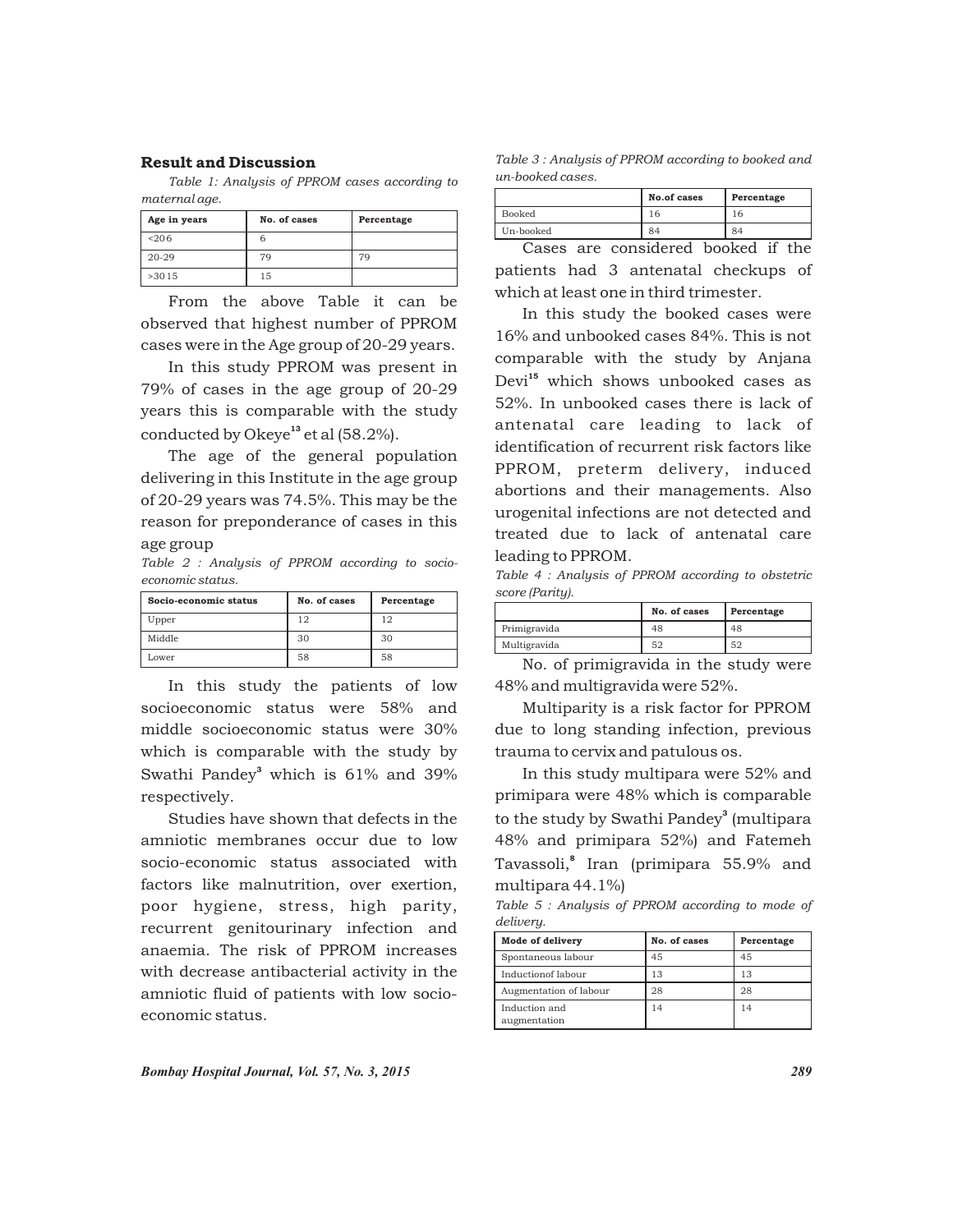Spontaneous vaginal deliveries were in 45% of the cases and induction or augmentation or both were done in 55% of the cases.

PPROM is usually followed by labour. The onset of labour after PPROM is directly related to the gestational age at the time of rupture.

In this study 45% developed spontaneous labour and 55% needed induction or augmentation. Our study is also comparable to that of Kadikar<sup>10</sup> et al where 79.19% of the patients required Induction.

*Table 6 : Analysis of PPROM according to Bishop score at the time of admission and mode of delivery.*

| Bishop No.<br><b>Iscore</b> | οf<br>cases | Delivery ntage   forceps   ntage |     |    |    |    | ntage  | Normal Perce-Outlet Perce-LSCS Perce-P value |
|-----------------------------|-------------|----------------------------------|-----|----|----|----|--------|----------------------------------------------|
| $10-5$                      | 52          | 24                               | 46  | 8  | 15 | 20 | 39     |                                              |
| $16 - 10$                   | 42          | 35                               | 83  |    | 5  | 5  | 12     | 0.0015                                       |
| $11 - 13$                   | 6           | 6                                | 100 | -- | -- | -- | $\sim$ |                                              |

The P value = 0.0015 which was statistically significant for the mode of delivery according to Bishop score.

| Mode of<br>delivery      | Trinity <sup>14</sup><br>(2008) | Shehla<br>Noor <sup>9</sup><br>(2010) | Kadikar <sup>10</sup><br>(2014) | Present<br>study |
|--------------------------|---------------------------------|---------------------------------------|---------------------------------|------------------|
| Normal<br>delivery       | 71.4%                           | 65.88%                                | 77%                             | 65 %             |
| Caesarean<br>section     | 26.7%                           | 14.11%                                | 10%                             | 25%              |
| Instrumental<br>delivery | 1.9%                            | 20%                                   | 4%                              | $10\%$           |

Maximum number of LSCS (38%) were seen in the group with bishop score 0-5.

The mode of delivery in our study is also comparable with the mode of delivery in general population delivered in our hospital (ND 62.7%, LSCS 26.2% and outlet forceps11.1%). LSCS were more when cervix was unripe and induction was done compared to cases with Bishop score > 5. Also malpresentations, failure of induction and foetal distress due to

oligohydramnios resulted in LSCS. Cases with unfavourable cervix are better off with a wait and watch policy for 24-48 hours period. Prostaglandins offer a considerable benefit in these cases and local PGE2 gel may be used to ripen the cervix and induced labour followed by oxytocin supplementation, if required.

*Table 7: Analysis of PPROM according to mode of delivery and parity.*

| Mode of No.       | delivery of cases gravida | Primi- | Percen-<br>tage | <b>Multi-</b><br>gravida | Percen-<br>tage | P value |
|-------------------|---------------------------|--------|-----------------|--------------------------|-----------------|---------|
| ND                | 65                        | 35     | 54              | 30                       | 46              |         |
| Outlet<br>forceps | 10                        | 5      | 50              | 5                        | 50              | 0.176   |
| <b>LSCS</b>       | 25                        | 8      | 32              |                          | 68              |         |

There was no statistical significance found between primigravida and multigravida. The number of cases of LSCS in this study was 25% of which 68% percentage were in the multigravida.

In this study normal vaginal delivery in primigravida was 54% and multigravida 46%, outlet forceps were 50% in both the groups but LSCS were 68% in multigravida and 32% in primigravida. The mode of delivery according to parity did not show any significant difference in the ND and outlet forceps groups but LSCS were more in the multipara than in the primipara. There was no statistical significance in these groups.

*Table 8 : Analysis of PPROM according to induction to delivery interval.*

| Induction to delivery interval | No. of cases | Percentage |
|--------------------------------|--------------|------------|
| $<$ 12 hours                   | 43           | 78.18      |
| $13-24$ hours                  | q            | 16.36      |
| $25-48$ hours                  |              | 3.36       |
| >48 hours                      |              | 1.83       |

In this study induction/ augmentation was done in 55 cases of which 78% of the cases delivered within 12 hours, 16% delivered in 24 hours and 5% delivered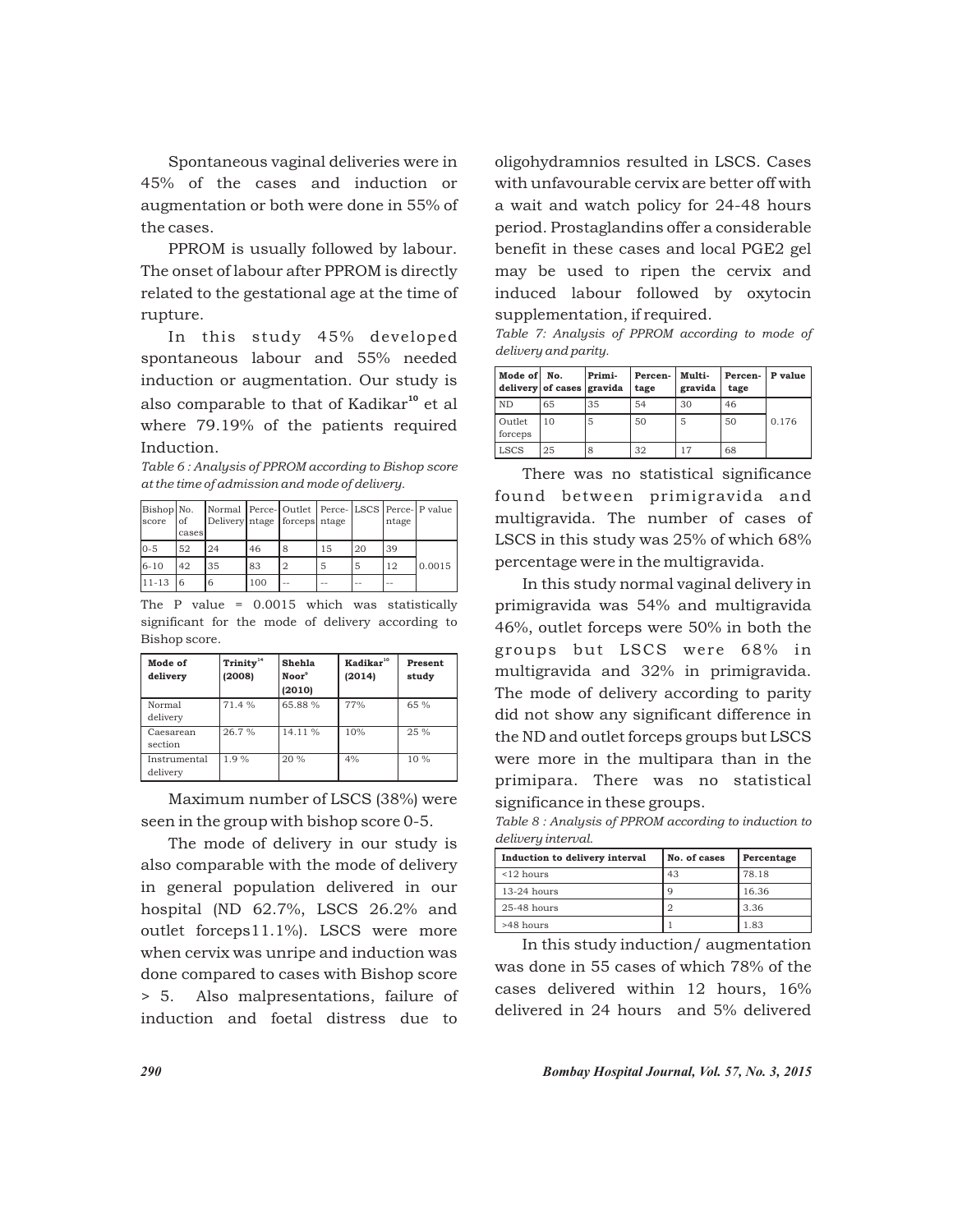after 24 hours. According to studies by Maternal foetal medicine network $11$ induction has several benefits including a shorter time to delivery (14 vs 36 hours), shorter maternal hospital stay and less chorioamnionitis. Neonatal hospital stay was also shorter and hence neonatal sepsis in the induction group was less (28 vs 60%). There was no difference in the rates of LSCS, postpartum infection and neonatal survival.

The evolving concern of intrauterine infection causing cerebral palsy adds strength to the argument for induction in the presence of lung maturity. The study by Mercer<sup>6</sup> showed that intentional delivery reduce the length of maternal hospitalisation and also reduce infection in both mother and the new born.

*Table 9 : Analysis of cases according to PPROM to delivery interval.*

| PPROM in hours | No. of cases | Percentage |
|----------------|--------------|------------|
| 12             | 29           | 29         |
| $13 - 24$      | 19           | 19         |
| 25-36          | 24           | 24         |
| >36            | 28           | 28         |

Duration of PPROM is inversely related to gestational age when the membranes ruptured.<sup>17</sup> Many studies have shown that earlier in gestation (23-28 weeks), 30-40% of pregnancy will advance more than 1 week after PPROM. 20% will advance for more than 4 weeks. On the other hand later in gestation (32-34 weeks) fewer women will deliver after 1 week and 40% will deliver within 3 days.

*Table 10 : Analysis of PPROM according to indications for LSCS.*

| Indications               | No. of cases | Percentage |
|---------------------------|--------------|------------|
| Breech                    |              | 28         |
| Foetal distress           |              | 24         |
| Failure of induction      |              | 12         |
| Oligohydramnios           |              | 12         |
| Previous LSCS             |              | 12         |
| Transverse lie Persistent |              | я          |
| Occipito-posterior        |              |            |

The main indication for LSCS was malpresentation and foetal distress.

In this study LSCS was done in 25% of the cases, the main indications being malpresentation 28% followed by foetal distress 24%, failure of induction 12% and transverse lie 8% which is comparable to the study by Kamala Jayaram,<sup>4</sup> the indications being failed induction, foetal distress and malpresentation

The number of LSCS were very high in the study by Singhal<sup>5</sup> 49%. The main indications were foetal distress and failed induction. In the study by Swathi Pandey<sup>3</sup> the indications were foetal distress 45.16% and failed induction 16.5%.

*Table 11 : Analysis of PPROM according to investigations for evidence of infection*

| Investigations         | No. of cases | Percentage |
|------------------------|--------------|------------|
| Cervical swab positive | 23           | 23         |
| CRP positive           | 19           | 19         |
| TC > 12,000            | 38           | 38         |

Cervical swab positive in 23% of the cases. Organisms isolated were 10 cases of normal vaginal flora, 4 cases of E.coli, 2 cases of Klebsiella, 2 cases of Group B streptococcus, 1 case of staphylococcus aureus, 1 case of coagulase negative staphylococcus,1case of coagulase positive staphylococcus and 2 cases of candida species.

The investigations like total count, Creactive protein and high vaginal swab for culture and sensitivity were done to evaluate for the evidence of infection. Leucocytosis can be affected by pregnancy and labour.

CRP estimates seem to be reliable monitoring tool.<sup>17</sup> But in more detailed studies WBC and CRP were poor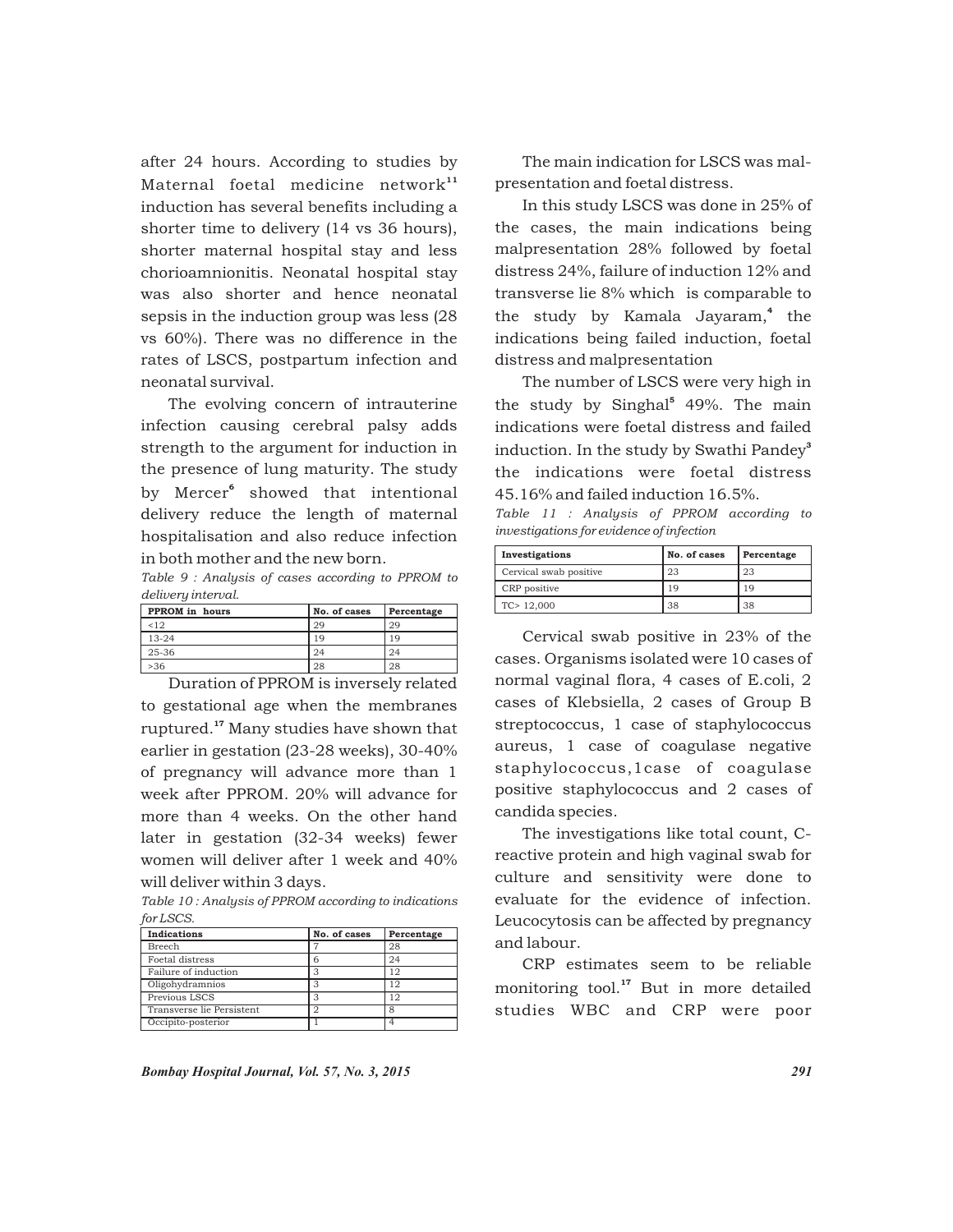predictors of the presence of a positive amniotic fluid or foetal blood culture.

The commonest organisms isolated by Swathi Pandey<sup>3</sup> in cervical swab was E.coli and by Kamala Jayaram<sup>4</sup> E.coli, staphylococci, streptococci and atypical coliforms. In this study the organisms isolated were E.coli, coagulase positive staphylococcus, providential organisms, candida and normal vaginal flora.

An increase rate of PTD/PPROM occurs in women with cervical colonisation with group B streptococci Nisseria gonorrhoea, Chlamydia trachomatis, Ureaplasma, urealyticum, Treponema pallidum, Trichomonas vaginalis and Gardenella vaginalis. Metronidazole therapy can reduce the incidence of PTL in colonised women by 50%. Due to the limited C/S facilities in our institute we did not find any anaerobic organisms in our study.

*Table 12 : Analysis of a PPROM according to AFI < 5 and LSCS.*

| No. of cases of $AFI < 5$ | No. of cases of Percentage<br><b>LSCS</b> |      |
|---------------------------|-------------------------------------------|------|
|                           |                                           | 30.3 |

30% of the cases underwent LSCS when AFI was < 5.

The findings of this study correlate with the studies by Hoskins and Sedigheh Borna. Both concluded that oligohydramnios had an increased operative deliveries for foetal distress. These patients with reduced AFI on NST had spontaneous deceleration. These studies suggest that NST could be used to monitor for low AFI and cord compression in patients with PPROM.

*Table 13 : Analysis of PPROM according to duration of PPROM and maternal morbidity*

| Duration of<br>PPROM in hours | No. of cases | Percentage |
|-------------------------------|--------------|------------|
| < 12                          |              | 6.25       |
| $13 - 24$                     |              | 12.50      |
| >24                           | 13           | 81.25      |

81.25% patients had morbidity when duration of PROM exceeded 24 hours.

No mortality was seen.

As the duration of PPROM increases the maternal morbidity also increases.

| <b>Studies</b> | Swathi <sup>3</sup> | Anjana <sup>15</sup> Okeye <sup>13</sup> |      | Kadikar <sup>10</sup> Present |       |
|----------------|---------------------|------------------------------------------|------|-------------------------------|-------|
|                |                     |                                          |      |                               | study |
| Maternal 9%    |                     | 21%                                      | 120% | 8%                            | 16%   |
| morbidity      |                     |                                          |      |                               |       |

*Table 14 Analysis of Maternal Morbidity in PPROM according to its causes*

| Morbidity         | No. | $\%$ |
|-------------------|-----|------|
| Febrile Morbidity | 12  | 12   |
| Wound Infection   |     |      |
| <b>LRTI</b>       |     |      |
| <b>MROP</b>       |     |      |
| PPH               |     |      |

In this study 84% of patients were healthy and febrile; morbidity was seen in 12 % of cases.

*Table 15 : Analysis of PPROM according to weight distribution & Gestational age*

| Weight       | 28-32 | 33-35 | 36-37  |
|--------------|-------|-------|--------|
| $< 1000$ gms | 6     | $-$   | $\sim$ |
| 1001-1500    | 18    | З     | $\sim$ |
| 1501-2000    |       | 14    | 2      |
| 2001-2500    |       | 12    | 10     |
| >2500        | $-$   |       | 2      |

In this study 6% of the cases were < 1000 gms in weight, 21% were between 1001 - 1500 gms, 23% of cases were between 1501-2000 gms and 26% were between 2001-2500 gms and 24% were above 2500 gms.

The most common complication of prematurity was Hyperbilirubinaemia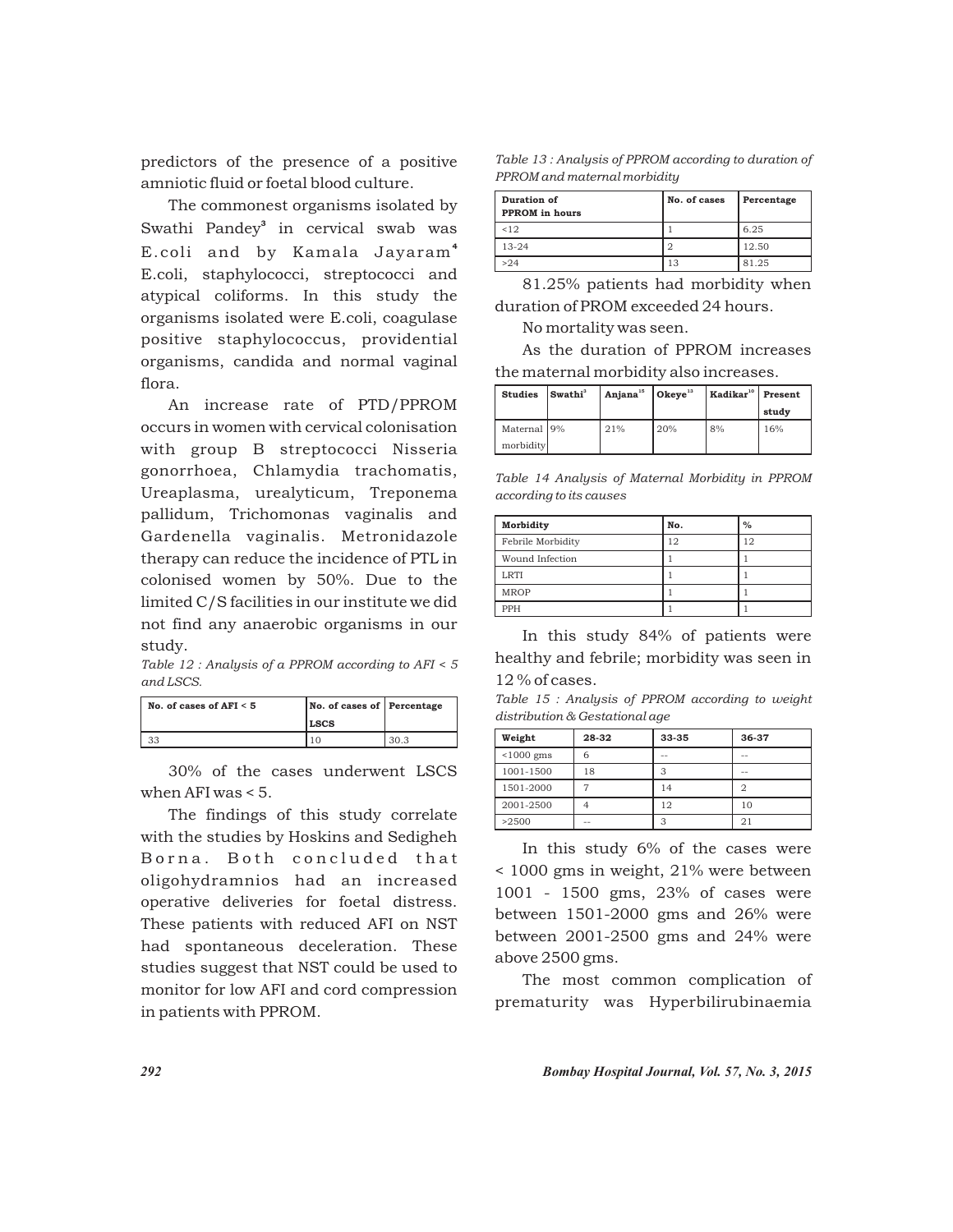followed by RDS and sepsis. The study conducted by Arul Kumar<sup>7</sup> showed that after 32 weeks of gestation the common causes of perinatal morbidity were RDS, perinatal asphyxia and infection, but with good supportive neonatal care most of the infants can survive.

| Causes              | No. of cases | Percentage |  |
|---------------------|--------------|------------|--|
| Hyperbilirubinaemia | 23           | 69.69      |  |
| Sepsis              | 10           | 30.30      |  |
| <b>RDS</b>          | 21           | 63.63      |  |
| <b>NEC</b>          | 4            | 12.12      |  |
| <b>ROP</b>          | 2            | 6.06       |  |
| <b>HIE</b>          | 2            | 6.06       |  |
| <b>IVH</b>          | 2            | 6.06       |  |
| Birth Asphyxia      | 3            | 9.09       |  |
|                     |              |            |  |

|                        | Kamala<br>Jayaram <sup>4</sup> | Shehla<br>Noor <sup>9</sup><br>2010 | Kadikar <sup>10</sup><br>2014 | Present<br>Study |
|------------------------|--------------------------------|-------------------------------------|-------------------------------|------------------|
| Perinatal<br>Morbidity | 24%                            | 28.23%                              | 61%                           | $33\%$           |

In this study perinatal morbidity was 33% of which 23% were hyperbilirubinaemia, 10% sepsis and 21% RDS.

*Table 17 : Analysis of PPROM according to perinatal mortality*

| Causes         | No. of cases | Percentage |
|----------------|--------------|------------|
| <b>RDS</b>     | o            | 53.3       |
| Sepsis         |              | 26.7       |
| Birth Asphyxia | ٠D           | 20         |

The main cause of perinatal mortality was RDS in 53.3% cases followed by Sepsis and Birth Asphyxia.

In this study, perinatal mortality was 15% of which 26.6% were due to sepsis, 53.3% were due to RDS and 20% were due to birth asphyxia.

| Study         | Swathi <sup>3</sup><br>2000 | Anjana<br>Devi <sup>15</sup> | Shehla<br>Noor <sup>9</sup><br> 2010 | $Okeye^{13}$<br>2014 | Present<br>studv |
|---------------|-----------------------------|------------------------------|--------------------------------------|----------------------|------------------|
| Perinatal 12% |                             | 5%                           | 12.94%                               | 8.9%                 | 15%              |
| Mortality     |                             |                              |                                      |                      |                  |

The high incidence of maternal and neonatal infection may be consequence of decreased antibacterial activity in the amniotic fluid which is low in early pregnancy and increases with gestational age. Another factor is the limited ability of a preterm infant to fight infection.

|  |                                            |  | Table 18 : Analysis of Perinatal morbidity and |  |
|--|--------------------------------------------|--|------------------------------------------------|--|
|  | mortality in relation to duration of PPROM |  |                                                |  |

| <b>Duration</b>   |       |           | No. of Perinatal Percentage Perinatal Percentage |                  |       |
|-------------------|-------|-----------|--------------------------------------------------|------------------|-------|
| of                | cases | morbidity |                                                  | <b>Mortality</b> |       |
| <b>PROM</b>       |       |           |                                                  |                  |       |
| $<$ 12 hours      | 29    | 3         | 10.34                                            |                  | 3.44  |
| $12 - 24$         | 19    | 7         | 36.84                                            |                  | 5.26  |
| hours             |       |           |                                                  |                  |       |
| $24 - 36$         | 24    | 6         | 25                                               | 5                | 20.83 |
| hours             |       |           |                                                  |                  |       |
| $>36$ hours $128$ |       | 17        | 60.71                                            | 8                | 28.57 |

As the duration of PPROM increases, perinatal morbidity and mortality also increases. Perinatal morbidity was 60.71% and perinatal mortality was 28.57% with PPROM to delivery interval more than 36 hours.

The studies by Russel<sup>19</sup> showed that the danger of infection to both mother and foetus increases with duration of PPROM. But prolongation of latent period decreases the incidence of RDS.

In this study RDS occur in 53.3% of the cases which is comparable to the studies by Richardson. RDS was present in 64% of the cases, when the gestational age was less than 32 weeks and duration of PPROM was < 24 hours and 32% when gestational age was 30 weeks and duration of PPROM was > 24 hours.

According to Yoon<sup>12</sup> RDS occurred in 24.6% when PPROM was < 24 hours and 12.5% when PPROM was > 24 hours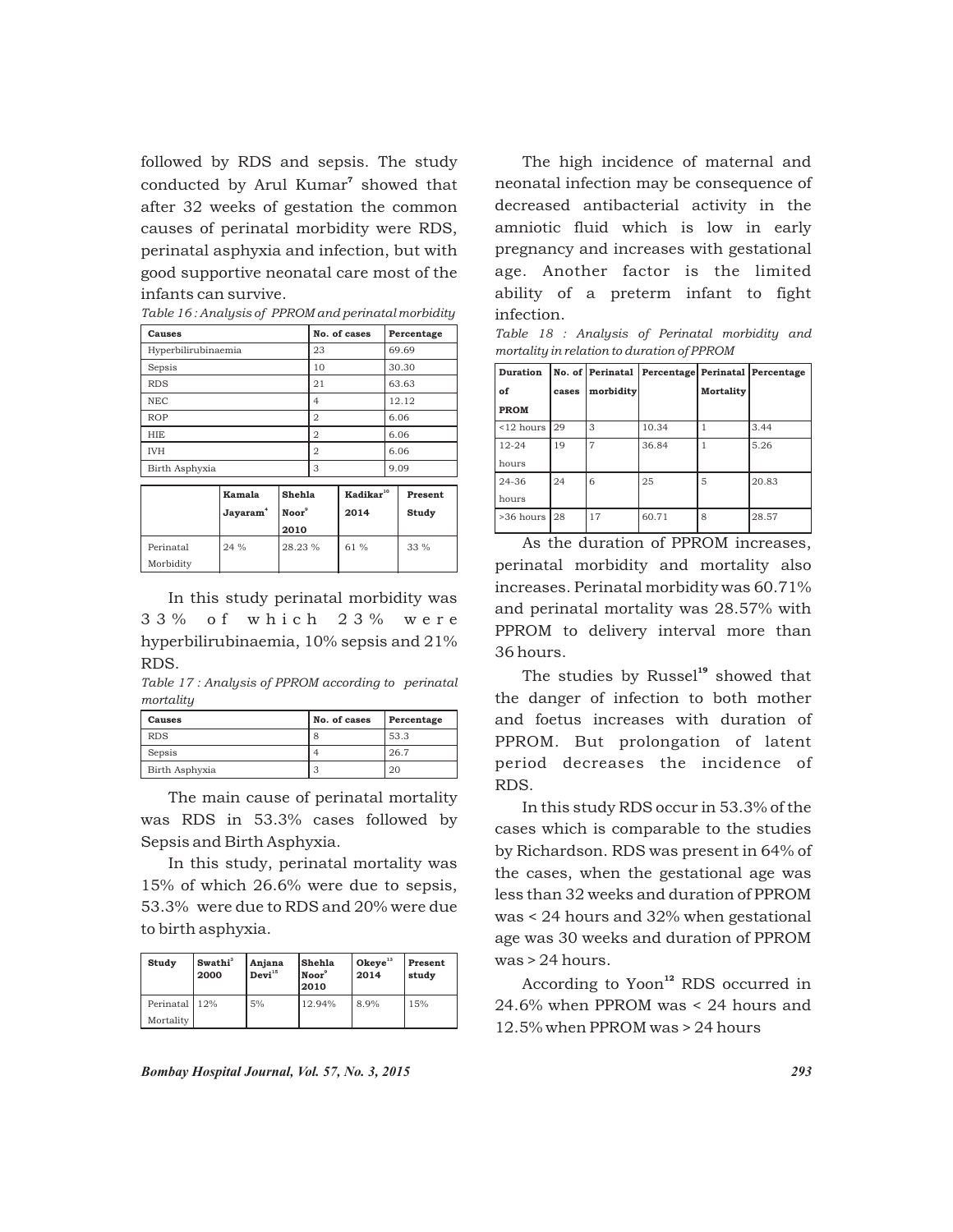| <b>Birth</b> |       | No. of Perinatal | Percentage Perinatal Percentage |                |       |
|--------------|-------|------------------|---------------------------------|----------------|-------|
| Weight       | cases | morbidity        |                                 | morbidity      |       |
| Upto         | 6     | 5                | 83.33                           | $\overline{4}$ | 66.6  |
| 1000 gms     |       |                  |                                 |                |       |
| 1001-1500 21 |       | 16               | 76.19                           | 8              | 38.81 |
| gms          |       |                  |                                 |                |       |
| 1501-2000 23 |       |                  | 30.43                           | 3              | 13.04 |
| gms          |       |                  |                                 |                |       |
| 2001-2500 26 |       | 3                | 11.53                           | --             | --    |
| gms          |       |                  |                                 |                |       |
| > 2500       | 24    | $\overline{2}$   | 8.33                            | --             | --    |
| gms          |       |                  |                                 |                |       |

*Table no. 19 : Analysis of perinatal morbidity and mortality according to birth weight*

In this study perinatal mortality was highest - 66.6 % when the birth weight was upto 1000 gms. As the weight increases perinatal morbidity and mortality decreases. When the weight was more than 2000 gms there were no mortalities.

# Summary

- 1. The prevalence of PPROM (7.72%) is observed to be comparable to various other centres.
- 2. Highest number of PPROM cases were observed in the age group of 20-29 (79%) years and comparatively less in both the extremes of age.
- 3. PPROM was observed to be highest in low socio-economic status (58%)and unbooked (48%) cases.
- 4. The risk of recurrence of PPROM, (23%) PTD (10%) and induced abortions (21%) are considerable prompting patient education and close follow-up in the subsequent pregnancy.
- 5. The potential residual effect of trauma to cervix due to induced abortions can be minimised by evacuation techniques and limited dilatation of the cervix.
- 6. Corticosteroids do play a role in reducing the RDS in premature babies
- 7. Tocolytics do not have much role in PPROM. These patients could be offered initial labour inhibition to achieve 48 hours of corticosteroids benefit in the absence of infection.
- 8. Although infection remains a problem in PPROM, the greatest threat to neonate in frequency and severity is RDS (53.3%).
- 9. Strong evidence suggest reduced neonatal mortality and IVH with the use of steroids in PPROM.
- 10. Prophylactic antibiotics do not seem to have much role in the prevention of neonatal sepsis. However, they do have some role in the prevention of puerperal sepsis.
- 11. Perinatal mortality is not influenced by the mode of delivery.
- 12. Management selected in PPROM should be one that has least risk to mother and foetus. A gestational age approach to therapy is important and should be adjusted for each hospital's NICU outcome.
- 13. Maternal morbidity (16%), perinatal morbidity (33%) and mortality (15%) is definitely related to the duration of PPROM. As the duration of PPROM increases, maternal morbidity, perinatal morbidity and mortality also increases.
- 14. Perinatal morbidity was mainly due to RDS, sepsis and hyperbilirubinaemia. Perinatal mortality was mainly due to sepsis, RDS and birth asphyxia.

## Conclusion

In this study the prevalence of PPROM

*294 Bombay Hospital Journal, Vol. 57, No. 3, 2015*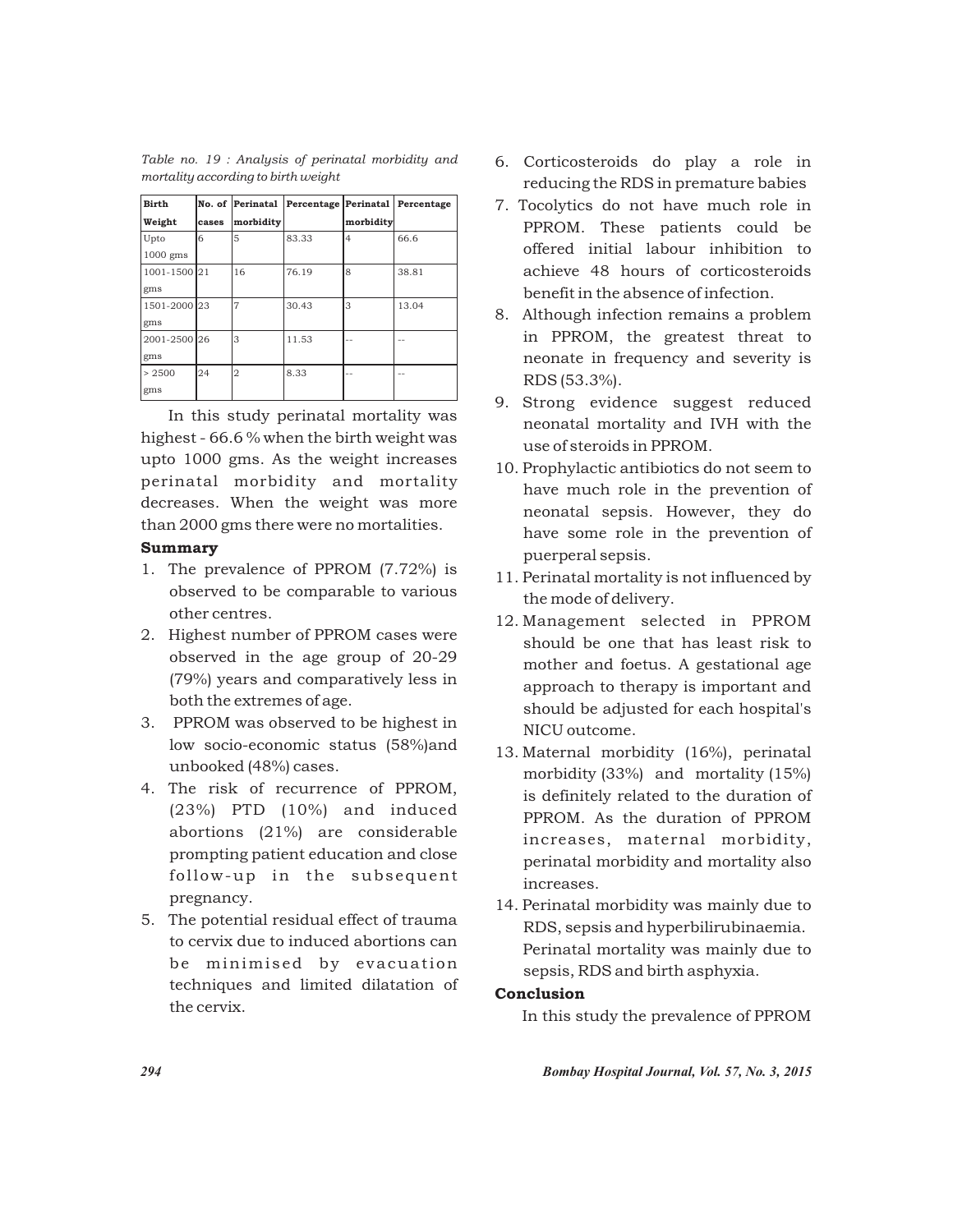in our institute was comparable to that of other studies. The mode of delivery in PPROM was not different from that of general population delivering in our institute. Rate of caesarean section was not high and indications being foetal distress from oligohydramnios and malpresentation. The maternal morbidity, perinatal morbidity and mortality increases as the duration of PPROM increases. Also perinatal morbidity and mortality were high in very premature babies and infants with low birth weight. As the weight increases the morbidity and mortality decreases.

PPROM is a significant obstetric problem. Despite exhaustive research most of the aspect of PPROM remain enigmatic. It contributes to increased maternal morbidity as well as perinatal morbidity and mortality. Careful antenatal monitoring, detection and prompt treatment of infection is necessary. Strict aseptic precautions, appropriate therapy, regular antenatal follow-up are important factors in the prevention and management of PPROM.

We feel that recent measures like CRP, band neutrophil count and therapeutic use of specific human gamma globulin against vaginal flora as well as preventive measures like coital abstinence will definitely help to reduce the morbidity and mortality.

These patients are at a high risk for infection and amniocentesis can be used to evaluate early markers for infection and provide a sample of amniotic fluid for culture. Any evidence of infection by amniocentesis should be considered

carefully as an indication for delivery.

Close antenatal monitoring, identification of risk factors like cervicovaginal infection and their management play an important role in the prevention of PPROM.

From this study we arrive at the conclusion that management should not be a generalised regime. Multi factorial study of individual cases and management has to be planned accordingly, varying from expectant to aggressive therapy. Danger of infection to both mother and foetus increases with increased duration of PPROM.

Our experience to date from available sources suggest that management of PPROM still requires critical study.

### Bibliography

- 1. Caughey AB, Robinson JN, Norwitz ER. Contemporary Diagnosis and Management of Preterm Premature Rupture of Membranes. Rev. *Obstet Gynecol* 2008; 1(1): 11-22. PMCID: PMI 2492588
- 2. Fernando Arias; Premature rupture of the membrane, "Practical guide to high risk pregnancy and delivery". 3rd Edition; Elsevier, New Delhi, 2008; 220-237.
- 3. Pandey Swati, Dave et al, Maternal and fetal outcome in cases of preterm premature rupture of membranes. *Journal of obstetrics and Gynaecology of India.* 2000; 50-63.
- 4. V. Kamala Jayaram, Scaila Sudha, A study of premature rupture of membranes-Management and outcome. *Journal of Obstetrics and Gynaecology of India* 2001; 51(2): 58-60.
- 5. Singhal P, Singhal AK. Fetomaternal outcome in premature rupture of membranes. *Obs & Gynae Today* 2002; 10: 585.
- 6. Mercer BM, Arheart KL. Antimicrobial therapy in the expectant management of PPROM. *Lancet* 1995; 346: 1271-79.
- 7. Arul Kumaran, Leonie K Penna et al. prelabor ROM Management of labor, Orient Longman 2005; 306-318.